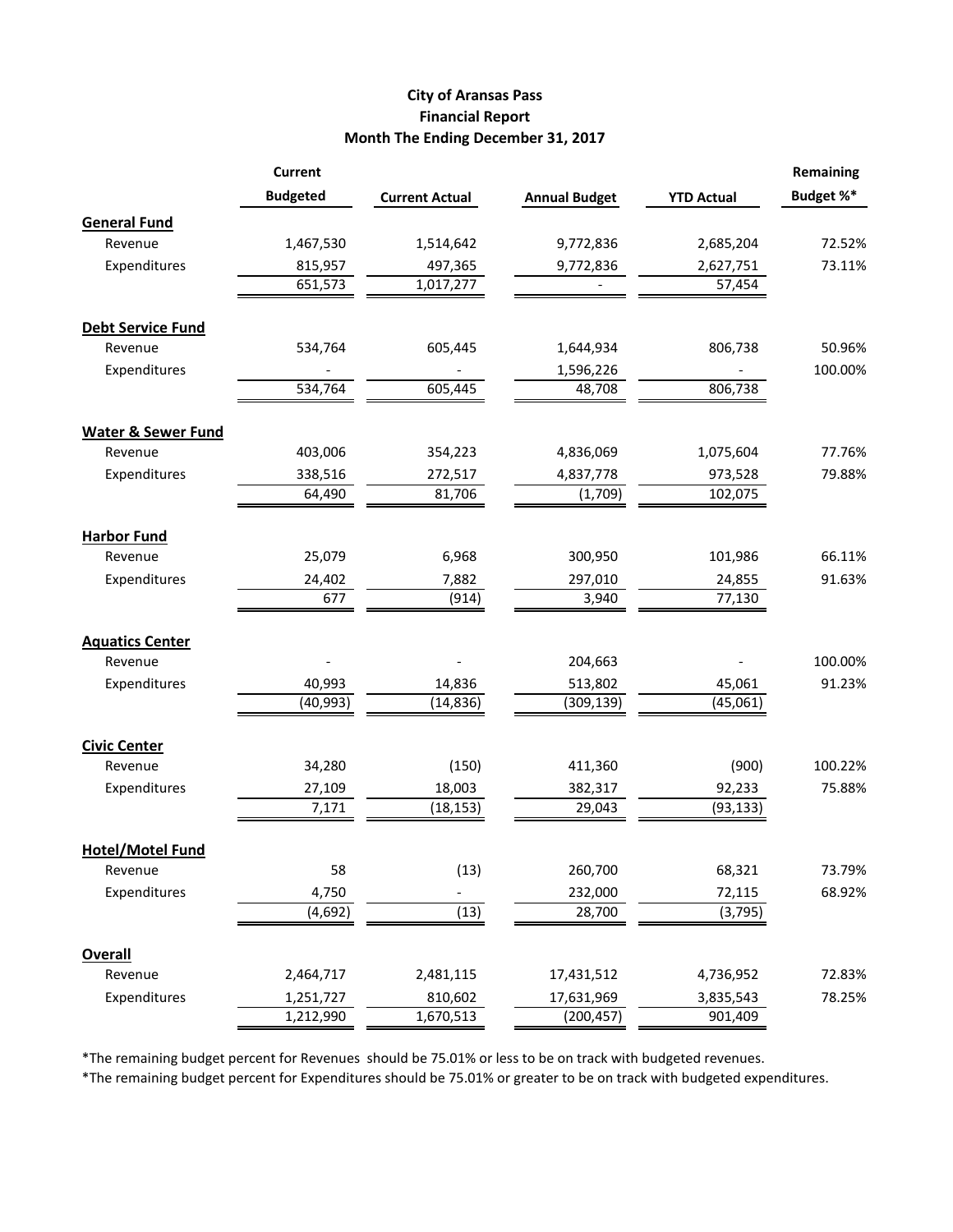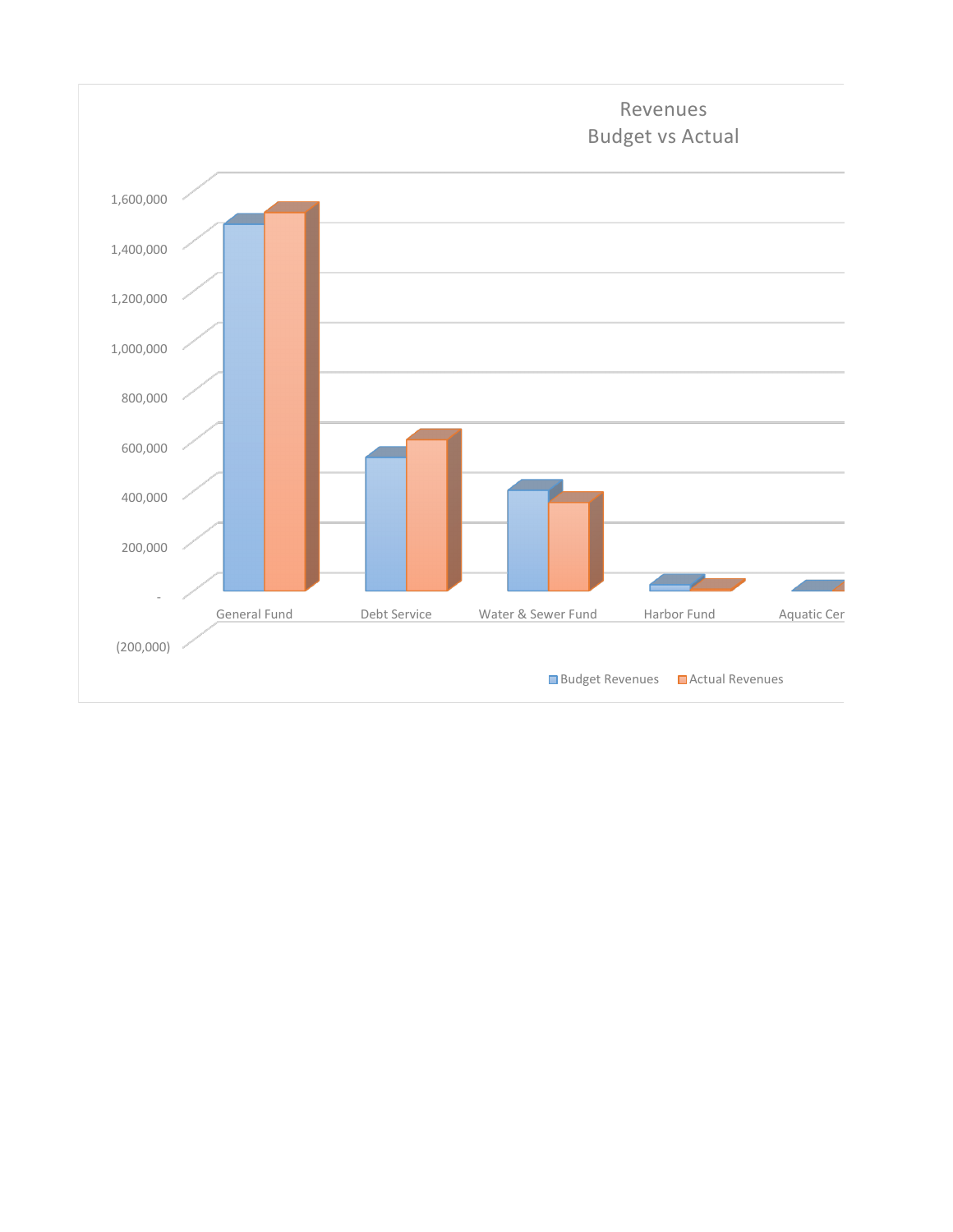| $\overline{\phantom{a}}$ |              |                  |  |
|--------------------------|--------------|------------------|--|
|                          |              |                  |  |
|                          |              |                  |  |
|                          |              |                  |  |
| nter                     | Civic Center | Hotel/Motel Fund |  |
|                          |              |                  |  |
|                          |              |                  |  |
|                          |              |                  |  |
|                          |              |                  |  |
|                          |              |                  |  |
|                          |              |                  |  |
|                          |              |                  |  |
|                          |              |                  |  |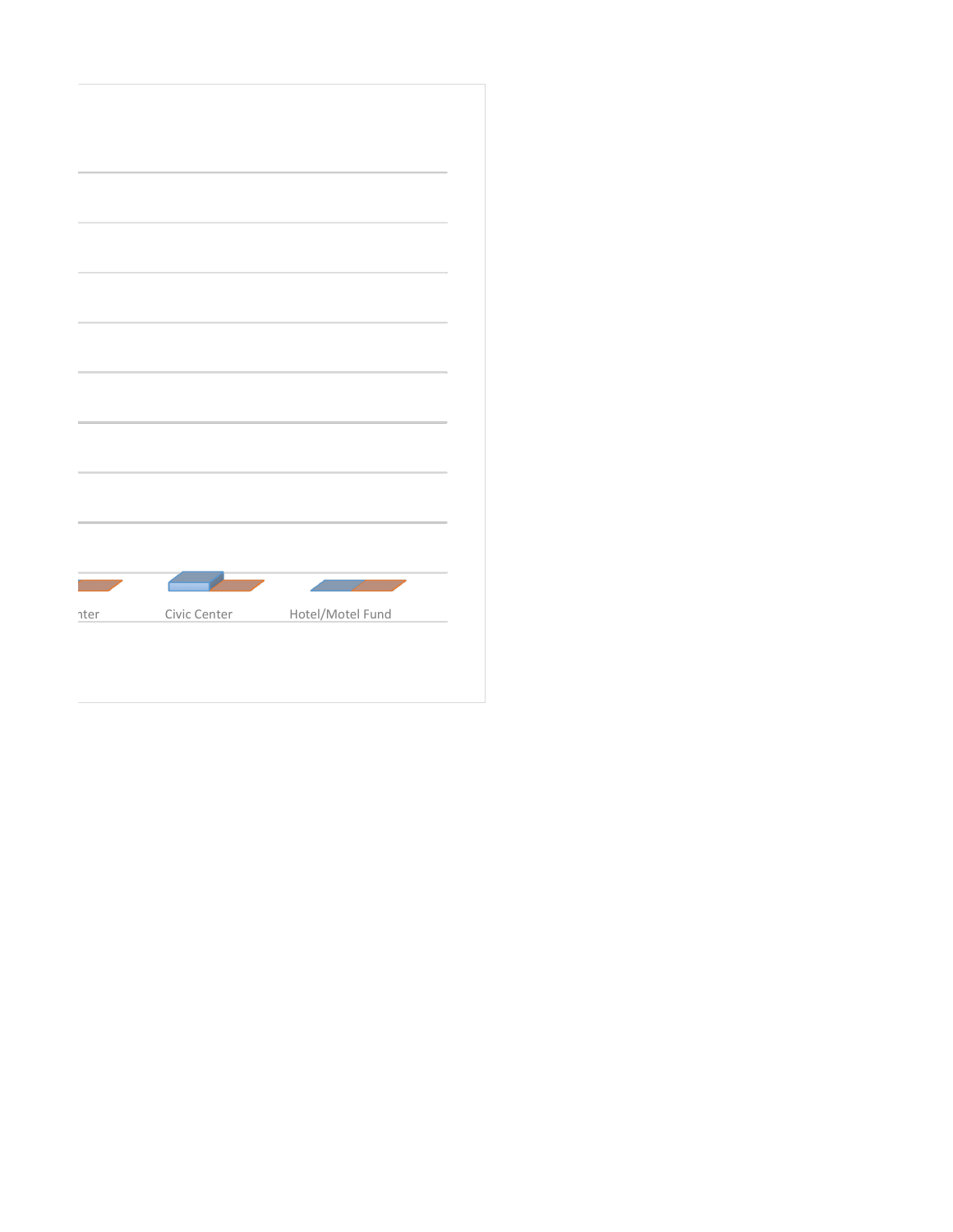